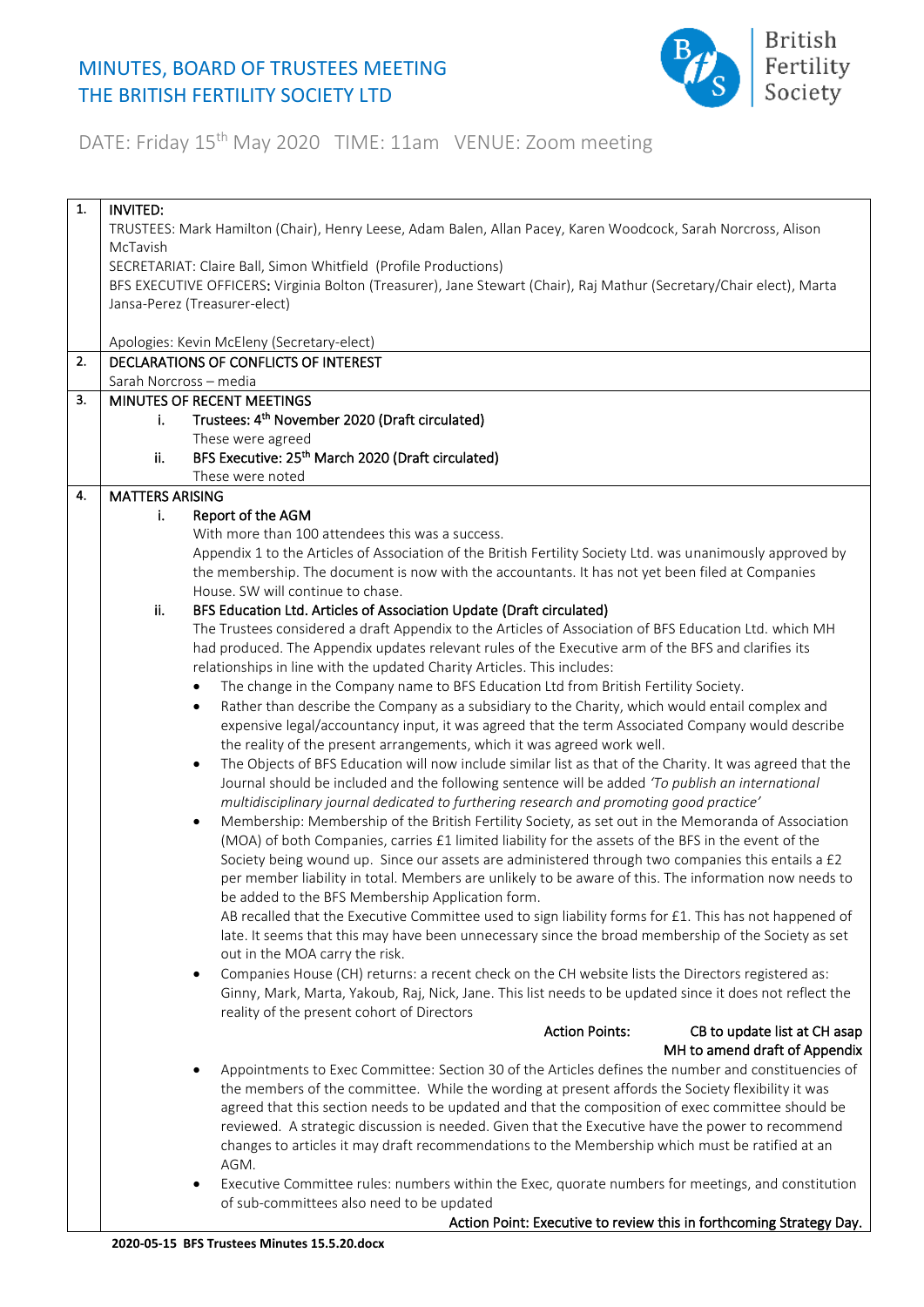|    | iii.                 | Media management (Correspondence with Executive Officers circulated)<br>The contract with Nancy Mendoza Media has come to an end and the Executive Officers had received<br>proposals from NMM & Progress Educational Trust to provide future media services to the Society. The<br>Trustees' opinion had been sought.                                                                                                                                                               |
|----|----------------------|--------------------------------------------------------------------------------------------------------------------------------------------------------------------------------------------------------------------------------------------------------------------------------------------------------------------------------------------------------------------------------------------------------------------------------------------------------------------------------------|
|    |                      | The details of the offers received were not discussed by the Trustees. Instead a broad discussion ensued on<br>media needs/options for the BFS in the future:                                                                                                                                                                                                                                                                                                                        |
|    |                      | MH - It might be possible to locate media services within the Secretariat and there may be scope with the<br>other societies to share a person to do this.                                                                                                                                                                                                                                                                                                                           |
|    |                      | JS - could that person do some of the work on P&P docs and research work?<br>SN - fundamental discussion is what you want out of the media and social media. There are pros and cons<br>in getting together with the other societies. Good relationships exist at present between the officers of the<br>associated societies but in years to come it is possible that may not be the case. Conflicting professional<br>interests and differing priorities might lead to difficulty. |
|    |                      | RM - if we have a press officer we should be able to answer enquiries promptly. The reality is that we but<br>we can't do that and therefore create false expectations of the media.<br>RM - difference between us as individuals and us as a Society. We need to know what we want to be in the                                                                                                                                                                                     |
|    |                      | media. As things stand we are not the go-to organisation. It is hard to become that.<br>AB - maybe we need a rota of people who have enough time to respond. Because the BFS has taken some<br>knocking in social media recently without people fully understanding who and what the BFS are. We should<br>not sit back and take that without being more constructive in how we present ourselves.                                                                                   |
|    |                      | JS - has spoken to Fiona Fox of the Science Media Centre. An option might be to hire someone to do social<br>media, research work etc. and possibly share this cost with other societies. If an employee then they<br>would need to be employed by Profile. Fiona Fox wants to direct her interns into this role each year.<br>AP - suggested a decision at this stage would be unwise and Executive Committee needs to consider the                                                 |
|    |                      | matter strategically.                                                                                                                                                                                                                                                                                                                                                                                                                                                                |
|    |                      | The Trustees suggested that the Society needs to be absolutely clear on what level and type of<br>engagement with media it needs and what services would best suit the needs of the membership. RM<br>agreed and will share this with the Executive.                                                                                                                                                                                                                                 |
|    |                      | It was agreed that we keep active on social media. This is covered by CB at the moment.<br>Action Point: Pause press activity/decisions and discuss further at the Strategy Day                                                                                                                                                                                                                                                                                                      |
| 5. | <b>LEGAL MATTERS</b> |                                                                                                                                                                                                                                                                                                                                                                                                                                                                                      |
|    | - i.                 | Legal correspondence (Letters to Carter-Ruck circulated)                                                                                                                                                                                                                                                                                                                                                                                                                             |
|    |                      |                                                                                                                                                                                                                                                                                                                                                                                                                                                                                      |
|    |                      | MH had shared correspondence with the legal firm representing the ARGC and Mr Mohamed Taranissi. No                                                                                                                                                                                                                                                                                                                                                                                  |
|    |                      | further communication has been received since the end of April. SN had also shared a link to a blog posted                                                                                                                                                                                                                                                                                                                                                                           |
|    |                      | in mid-April from an organisation called "All about Infertility" in a similar vein.                                                                                                                                                                                                                                                                                                                                                                                                  |
|    |                      | It was agreed no further action was required at this stage. The Executive Officers were commended for<br>their actions in response to the Covid-19 outbreak and they have the full support of the Trustees.                                                                                                                                                                                                                                                                          |
|    | ii.                  | Indemnity                                                                                                                                                                                                                                                                                                                                                                                                                                                                            |
|    |                      | (ref. Articles of Association: Section 50: https://www.britishfertilitysociety.org.uk/about/constitution)                                                                                                                                                                                                                                                                                                                                                                            |
|    |                      | The question as to whether the BFS may need legal advice in the future and whether we require insurance                                                                                                                                                                                                                                                                                                                                                                              |
|    |                      | to deal with legal costs that may incur from any challenge was raised.                                                                                                                                                                                                                                                                                                                                                                                                               |
|    |                      | It was agreed that indemnity advice be sought. The AOA of BFS Education Ltd are permissive of this and it<br>was felt that this should be actioned with some urgency. It was noted that ARCS, through Profile, have                                                                                                                                                                                                                                                                  |
|    |                      | engaged a legal insurance adviser.                                                                                                                                                                                                                                                                                                                                                                                                                                                   |
|    |                      | Action Point: SW to share contact details with JS/RM/VB                                                                                                                                                                                                                                                                                                                                                                                                                              |
| 6. |                      | SUB-COMMITTEE TRUSTEE UPDATES                                                                                                                                                                                                                                                                                                                                                                                                                                                        |
|    | i.                   | Meetings<br>The future of face-to-face meetings is now in doubt and contingency planning for the future, including                                                                                                                                                                                                                                                                                                                                                                   |
|    |                      | Fertility 2021, is underway.                                                                                                                                                                                                                                                                                                                                                                                                                                                         |
|    |                      | It was noted that ESHRE Copenhagen is being offered on-line. AB will contact Roy Farquharson at ESHRE to                                                                                                                                                                                                                                                                                                                                                                             |
|    |                      | see what on-line platform they are using and the business model whereby they offer free registrations. It                                                                                                                                                                                                                                                                                                                                                                            |
|    |                      | was suggested that this year's approach may be a loss leader and charges for registration will apply in                                                                                                                                                                                                                                                                                                                                                                              |
|    |                      | future years.                                                                                                                                                                                                                                                                                                                                                                                                                                                                        |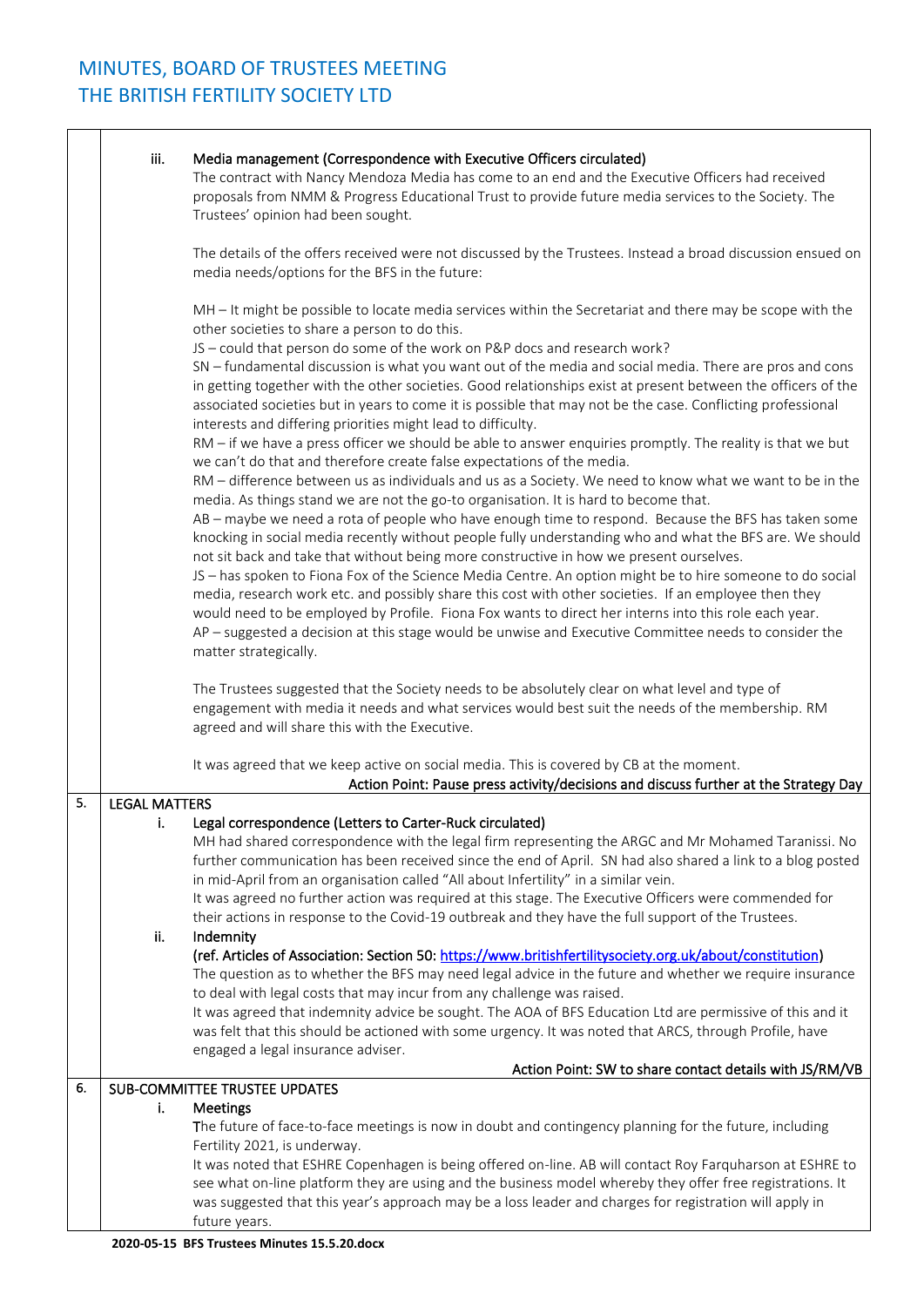## MINUTES, BOARD OF TRUSTEES MEETING THE BRITISH FERTILITY SOCIETY LTD

|    | ii.         | Training                                                                                                          |
|----|-------------|-------------------------------------------------------------------------------------------------------------------|
|    |             | The switch of the Study Day to an on-line event was noted. Positive uptake so far, and the Trustees               |
|    |             | expressed their thanks to Mostafa Metwally, Chair of the Training Committee.                                      |
|    |             |                                                                                                                   |
|    |             | It was noted the BFS-RCOG course in April was also cancelled.                                                     |
|    | iii.        | Finance                                                                                                           |
|    |             | VB reported. The switch to virtual meetings has some budgetary benefits though cutting costs. For example         |
|    |             | the Virtual Study Week expenditure will be less and the financial outlook for the meeting is fair. We had a       |
|    |             | deficit of £60k last year so the Society is looking to make savings. Cessation of the media contract will make    |
|    |             | a saving of about £40k. Fertility 2020 was very successful and the BFS share in revenue was in excess of          |
|    |             | £33k. Sponsorship levels have been favourable with a new Platinum sponsor (Guerbet) on board.                     |
|    |             | The Trustees were advised that we have initiated a tendering exercise for accountancy services and the            |
|    |             | management of the website.                                                                                        |
|    |             | It was agreed that it would be appropriate to have a policy document for BFS tendering processes and the          |
|    |             |                                                                                                                   |
|    |             | media strategy.                                                                                                   |
|    |             | Action points:<br>SW to send accountancy tenders to VB/MJP/JS/RM                                                  |
|    |             | CB to send website tenders to JS/RM/VB                                                                            |
|    |             | Policy documents to be prepared after the Strategy Day                                                            |
| 7. |             | <b>STATUTORY REQUIREMENTS</b>                                                                                     |
|    | i.          | <b>Accounts</b>                                                                                                   |
|    |             | To 30th Sep 2019<br>$\bullet$                                                                                     |
|    |             | Year-end change<br>$\bullet$                                                                                      |
|    |             | SW confirmed that the accountants will prepare 18 month accounts up to 30 <sup>th</sup> March 2020. These will be |
|    |             | forwarded to Companies House and the Charity Commission at the appropriate time.                                  |
|    | ii.         | Annual return (Charity Commission)                                                                                |
|    |             | This will be submitted at the appropriate time.                                                                   |
|    | iii.        | <b>Confirmation Statements (Companies House)</b>                                                                  |
|    |             |                                                                                                                   |
|    |             | a. The British Fertility Society Ltd. (For May 2020)                                                              |
|    |             | BFS Education Ltd. (For September 2020)<br>b.                                                                     |
|    |             | These will be submitted and will take account of changes in Trustees and Directors.                               |
| 8. | <b>GDPR</b> |                                                                                                                   |
|    |             | No issues of concern to report.                                                                                   |
| 9. |             | REVIEW OF GOVERNANCE DOCUMENTS                                                                                    |
|    | i.          | Review of the Risk Register (Risk register summary circulated)                                                    |
|    |             |                                                                                                                   |
|    | ii.         | The Risk Register was reviewed and took account of the above discussions.                                         |
|    |             | Review of Governance Documents (screenshot of link circulated)                                                    |
|    |             | https://www.britishfertilitysociety.org.uk/members/organisational-governance)                                     |
|    |             | Complaints procedure - acceptable but RM will amend in about 6 months<br>а.                                       |
|    |             | b.                                                                                                                |
|    |             | Conflict of Interests - acceptable                                                                                |
|    |             | Privacy statement - still a reference within to a church which needs amending - MH to send to CB to<br>C.         |
|    |             | amend                                                                                                             |
|    |             | Data Protection - as above<br>d.                                                                                  |
|    |             | DOI-acceptable (to be sent out annually)<br>e.                                                                    |
|    |             | Election of Chair Person of the Board - acceptable<br>f.                                                          |
|    |             | Financial Controls - VB reconcile books/bank this needs doing. Nothing concerning. There is supposed<br>g.        |
|    |             | to be a written budget also. SW in process of getting this together. Also need a list of people who are           |
|    |             | authorised to do banking. Trustees need to approve that list. SW will inform everyone when it is done.            |
|    |             | GDPR consent - acceptable but reference to the Church<br>h.                                                       |
|    |             | Induction of Trustees - acceptable<br>i.                                                                          |
|    |             | Reserves Policy - acceptable<br>j.                                                                                |
|    |             | Social Media Policy - this needs to be reviewed after the strategy meeting<br>k.                                  |
|    |             | Trustee remuneration - acceptable<br>I.                                                                           |
|    |             | Trustee Service Periods - acceptable<br>m.                                                                        |
|    |             | Trustee DOI - acceptable<br>n.                                                                                    |
|    |             |                                                                                                                   |
|    |             |                                                                                                                   |
|    |             | <b>Action Points:</b>                                                                                             |
|    |             | MH to update Privacy Statement, Data Protection, GDPR.                                                            |
|    |             | SW to finalise and circulate budget.<br>SW/VB to notify everyone when changes to bank access are finalised.       |